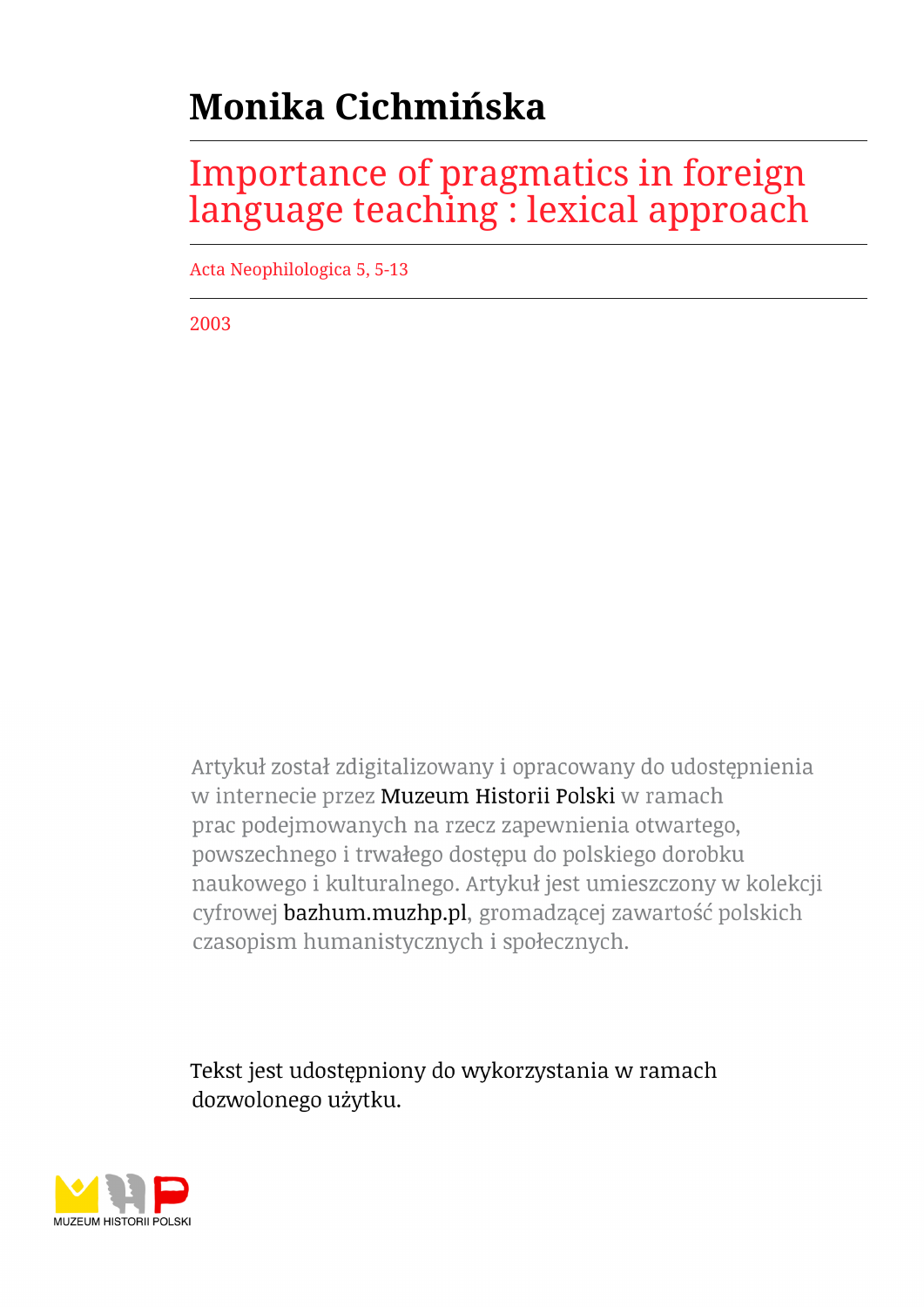**ISSN 1509-1619**

### **JĘZYKOZNAWSTWO**

Monika Cichmińska Katedra Filologii Angielskiej UWM w Olsztynie

## **IMPORTANCE OF PRAGMATICS IN FOREIGN LANGUAGE TEACHING: LEXICAL APPROACH**

A good teacher of a language is one who reflects on the nature of the language they teach, who has certain views on its origins, structure, function and rules of use, in a similar fashion that a teacher of physics should have a deep knowledge of the subject that they teach. And, although some teachers are ignorant of, or even hostile to linguistics, it goes without saying that the subject matter of language teaching is language. Thus, there should be no doubt that the study of the subject matter should concern any professional language teacher, who should not just trouble themselves with methods and techniques how to teach, but first of all -what to teach and why.

Linguistics has always exerted powerful influence on the theories of language teaching. Early on, when linguistics emphasized paradigmatics and syntagmatics, when language needed to be organised, with language as a reified abstraction, structural syllabuses were the mainstream. Later, the influence of pragmatics came to be felt, resulting in the rise of functional and communicative approaches (for overview, see Harmer 2001). Nowadays, along with pragmatics, language teaching is influenced by socio-linguistics, ethnology, as well as cognitive linguistics. As a result, we examine language mainly as a means of communication between people, and in our research we very much concentrate on language in use, as an inter-personal instrument for cross-cultural communication (Harmer 2001, Lewis 1993, 1997).

Pragmatics entered the stage of language pedagogy when researchers from the field of applied linguistics whose main interest was language in use, either from a psychological, sociological or pedagogical perspective, felt that the lack of description of pragmatic knowledge with respect to competence and performance in Chomsky's model has to be somehow fulfilled. In this model, there is a sharp dichotomy between competence and performance, competence being the tacit knowledge of language structure, an abstract idealization, "the perfect knowledge of the ideal speaker-listener in a homogeneous speech community" (Chomsky 1965). It contrasts with performance, language in use, subject to all limitations which can befall performance, such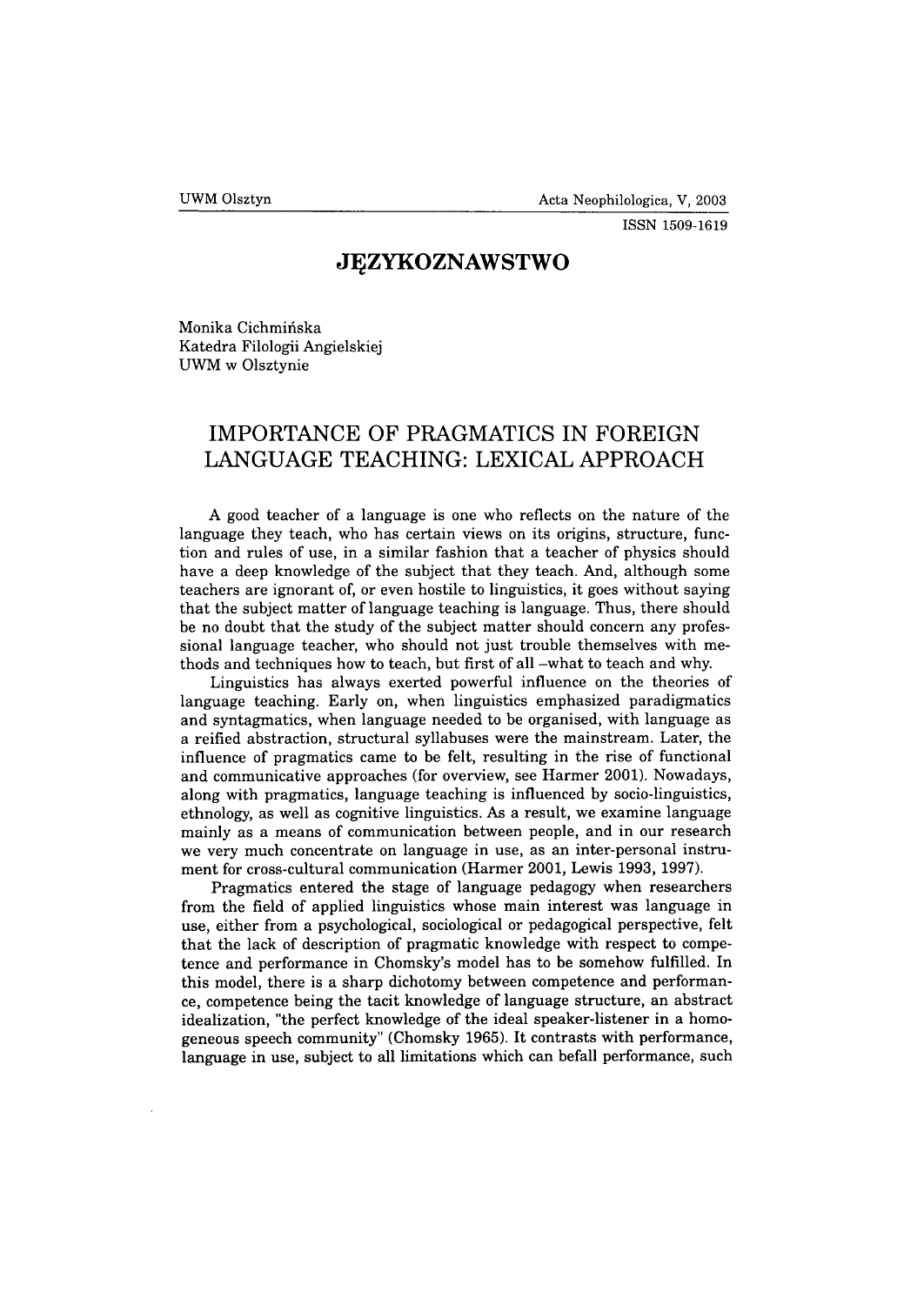as false starts, interruptions, memory limitations, etc. At that time the syllabuses were structural, and learning a language was synonymous with mastering the structures of the language - that is, achieving competence (Harmer 2001, Lewis 1993).

This model has been largely discredited. First of all, as Widdowson (1979) pointed out, what is the native speaker competence? In the real world, are there any idealised speaker-listeners? Are there any homogeneous speech communities? Also, between an autonomous syntactic competence and erratically performed speech, there is an area of linguistic ability which is also subject to general rule, for example the knowledge how to use sentences to form continuous discourse, how to use them in acts of communication. Thus, new approaches to what exactly is competence and performance appeared. Widdowson proposed that "there is a good deal of argument in favour of extending the concept of competence to cover the ability to use language to communicative effect" (1979: 5), thus maintaining the dichotomy between competence and performance. Katz (1977), Kempson (1975, 1977) and Wilson (1975), on the other hand, equate pragmatics with performance. Later on, Levinson (1983) presented arguments against equating pragmatics with performance factors and saw pragmatics as a separate component within the overall theory, and further, as a component that interacts with both semantics and syntax. Leech (1983) divided general pragmatics into socio-linguistics and pragmalinguistics which "can be applied to the more linguistic end of pragmatics - where we consider the particular resources which a given language provides for conveying particular illocutions" (1983). In 1984 Fillmore wrote that pragmatic competence "comprises judgments on the fittingness of particular expression types to particular situations" (Fillmore 1984: 126), although at the same time he admitted that this kind of knowledge - pragmatic knowledge - is not easily taught in the classroom but is easily learned in the world, that is why not much time was devoted to it in a language learning program. Cognitive linguistics goes even further. Langacker (1987) claims that the distinction between semantics and pragmatics (or between linguistic and extra linguistic knowledge) "is largely artifactual, and the only viable conception of linguistic semantics is one that avoids such false dichotomies and is consequently encyclopedic in nature" (Langacker 1987: 154).

The approach to teaching which relies heavily on pragmatic considerations on the nature of language is the Lexical Approach as advocated by Michael Lewis (1993, 1997), and a few other researchers. It arose as an answer to Communicative Approach which, although mostly accurate and highly relevant, also remained largely un-implemented. Also, it was claimed that Communicative Approach, relying heavily on an ability to use language appropriately, may lead to a lack of necessary grammatical knowledge and the ability to compose or decompose sentences (Widdowson 1989). What was needed then was an approach which would provide some kind of middle ground which would neglect neither.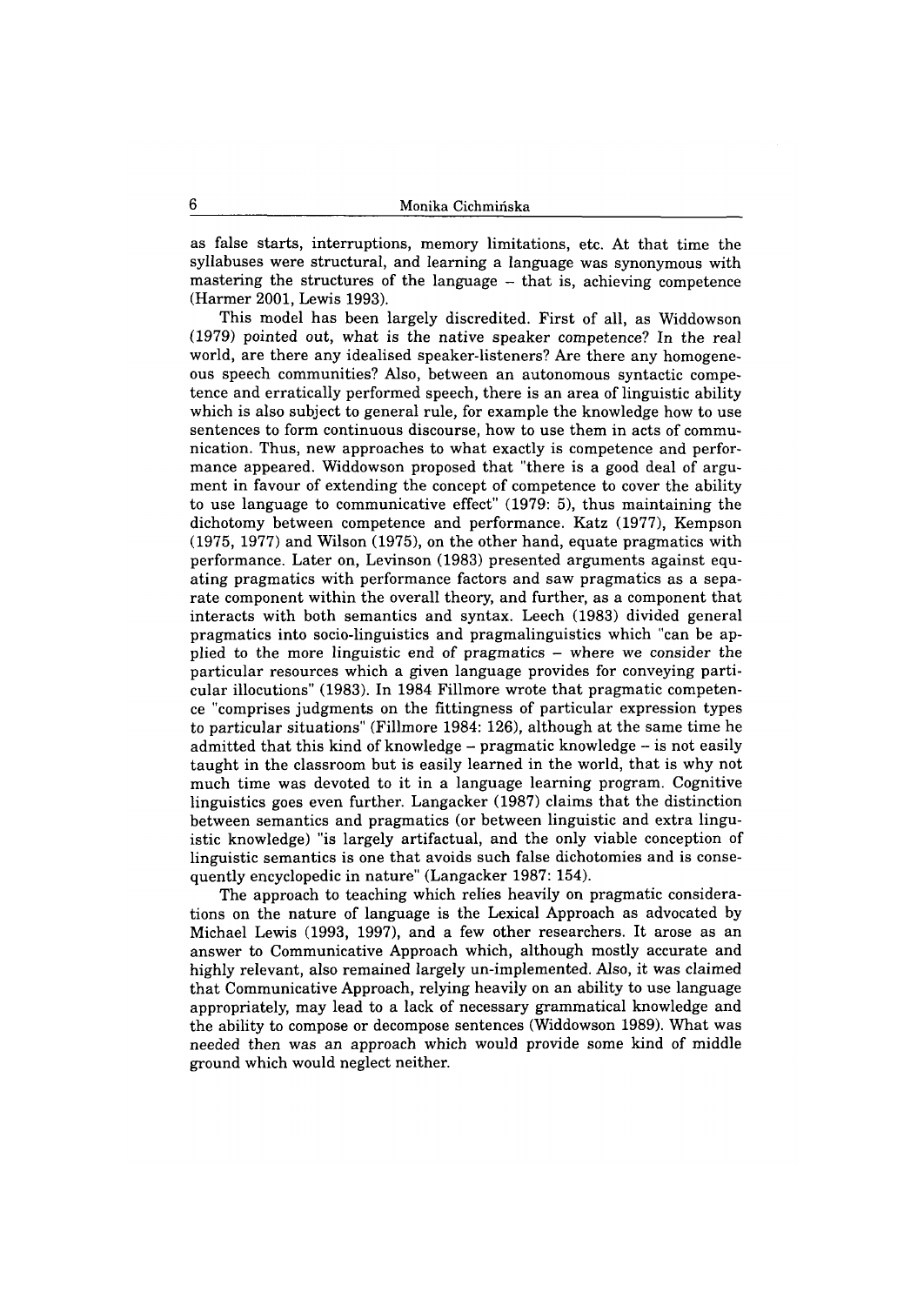The term lexical phrase was first used by Becker (1975), who called for the systematic treatment of these large classes of phrases such as *let alone* or *as well* as. In 1984 Wilenksy et al. (1984) proposed a phrasal approach in which lexicon should not only contain individual words but also entire phrases. However, the first attempt at resolving the problem more globally was proposed by James Nattinger and Jeanette DeCarrico (1992), who claim, in their book "Lexical Phrases and Language Teaching", that the answer to the problem lies in recent studies of language acquisition, according to which "learners pass through a stage in which they use a large number of unanalysed chunks of language in certain predictable social contexts" (Nattinger and DeCarrico, 1992: XV). They further claim that those units called lexical phrases - chunks of language of varying length - are ideal units which can be exploited for language teaching. They believe that our language behaviour is permeated with ritualisation, and that routinised formulas and other sorts of prefabricated language chunks, which are product of this ritualisation, play an important role in both acquiring and performing language. Thus, they can also serve as an effective basis for both second language and foreign language learning.

Nattinger and DeCarrico define lexical phrases as "form/function composites, lexico-grammatical units that occupy a position somewhere between the traditional poles of lexicon and syntax: they are similar to lexicon as being treated as units, yet most of them consist of more than one word, and many of them can, at the same time, be derived from the regular rules of syntax, just like other sentences. Their use is governed by principles of pragmatic competence, which also select and assign particular functions to lexical phrase units" (1992: 11). They further claim that lexical phrases are different from idioms or clichés, because they have no particular function. Phrases such as *how do you do?, a*\_\_\_\_\_\_ *ago, as far as I*\_\_\_\_\_, etc., on the other hand, are used in discourse to perform functions. They are also different from collocations or ordinary syntactic strings such as NP+VP.

Apart from the evidence from the field of language acquisition, they also quote research from computational analysis of language (Gasser 1990), according to which such multiple lexical storage - namely the existence of intermediary units between the levels of lexis and grammar — is characteristic of connectionist models of knowledge. Such models assume that all knowledge is embedded in a network of processing units joined by complex connections, and that redundancy is common in a model of language.

Nattinger and DeCarrico (1992) divide lexical phrases into 4 groups:

1. Polywords: *in a nutshell, so long, so to speak, as it were, in essence*

2. Institutionalized expressions: *how are you?, be that as it may, have a nice day, give me a break*

3. Phrasal constraints: *good* \_\_\_\_\_, *dear* \_\_\_\_, *a* \_\_\_\_\_, *ago*, *your*\_\_\_\_\_\_\_\_\_

4. Sentence builders: *my point is that X, let me start by /with X, that reminds me ofX*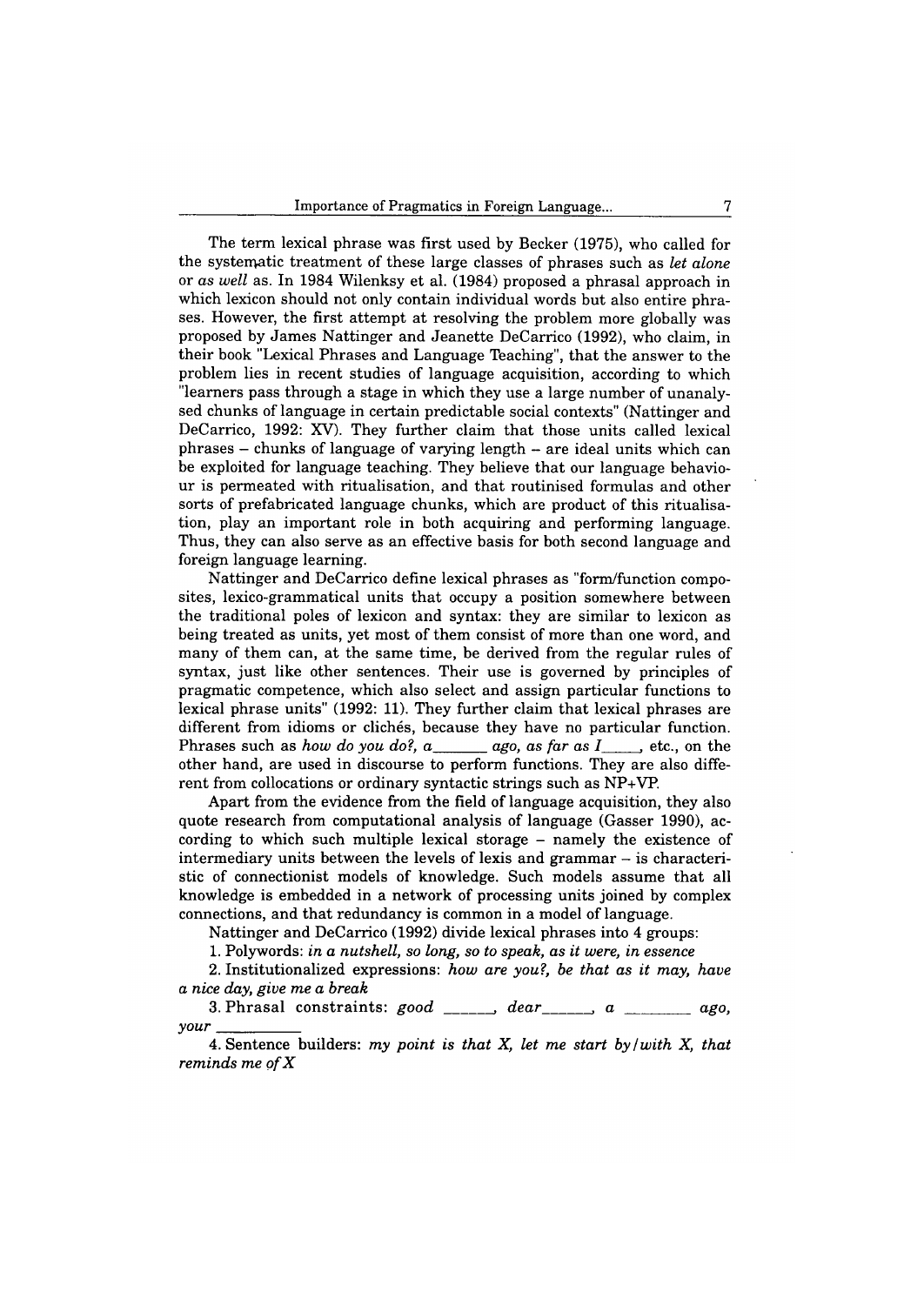They also group lexical phrases according to the function that they fulfill in spoken and written language; the groups represent various categories of meaning and pragmatic discourse devices.

Although credit must be given to the authors of the book for ordering the data and presenting them in a unified form, they did not manage - or maybe they did not even attempt to do it  $-$  present their ideas as an approach to language teaching. They do suggest a number of ways in which lexical phrases can be incorporated into the process of teaching a foreign language, but that is all.

Something that might be called an approach, first discussed by Dave Willis (1990) and popularized by Michael Lewis (1993, 1997)  $-$  indeed was called an approach by the author of the book "The Lexical Approach" Michael Lewis, appeared in the 90's. It was later criticised for not providing" a set of pedagogic principles or syllabus specifications which could be incorporated into a method" (Harmer 2001: 92).

No matter what the critics claim, the suggestions presented by Lewis and called the lexical approach by him are worth considering, because not only does the author present his views on the nature of language, provoking a debate about what exactly students should study, but also attempts at proposing a method, though not fully satisfactorily.

To start with the basic things: the Lexical Approach is based on the assertion that "language consists not of traditional grammar and vocabulary but often of multi-word prefabricated chunks" (Lewis 1993: 3), thus contradicting the standard view dividing the language into grammar and vocabulary. He also proposes that a learner is fluent when he has acquired a large store of fixed and semi-fixed prefabricated items, and this store is "available as the foundation of any linguistic novelty or creativity" (Lewis 1993: 15). What can be considered particularly attractive in Lewis's approach, especially to a cognitive linguist, is his belief that the division into grammar and vocabulary is artificial, which is so much in agreement with the spirit of cognitive writing (Langacker also claims that the distinction between grammar and lexicon cannot be maintained (Langacker 1987: 449). Also, Lewis insists that, if a teacher really wants to prepare his pupils for the process of communication, much more attention must be paid to pragmatic meaning, which is frequently not obvious from a knowledge of lexis and syntax (Lewis 1993). As an example he gives idioms which convey pragmatic meaning very different from surface meaning, and which have traditionally been regarded as marginal to the language. What is also interesting in Lewis's writing is the attention he pays to metaphorical patterning in language developed by Lakoff and Johnson (1980), and he says that language teaching should recognize that metaphor is a part of everyday language.

Thus, for Lewis,"lexical items are socially sanctioned independent units" (Lewis 1993: 90), and he proposes the following taxonomy of lexical items: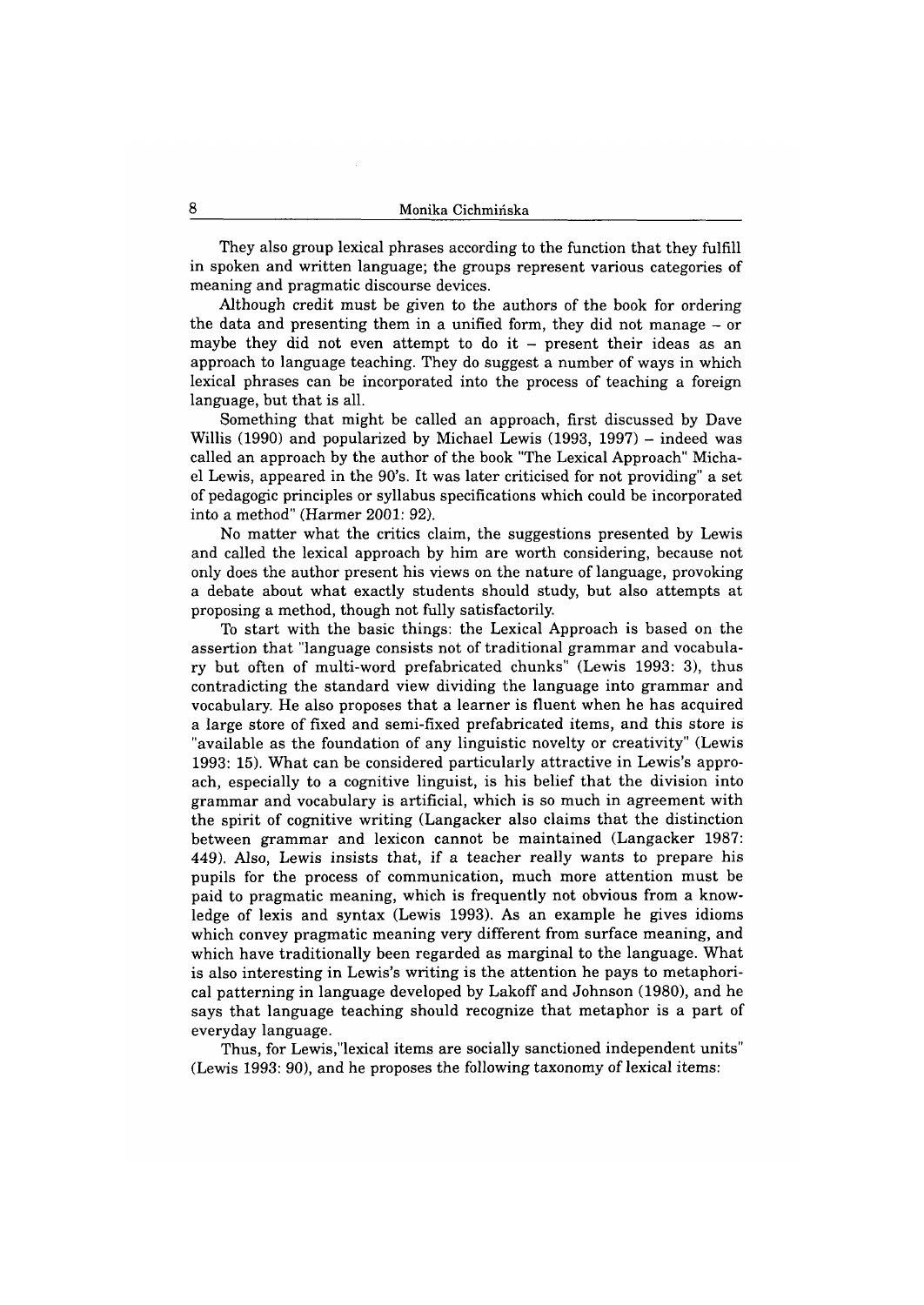1. Words.

2. Polywords, the'messiest category" (Lewis 1993: 92), with a variety of phrases with fuzzy boundaries, items such as phrasal verbs, but also *taxi rank, record player, by the way, of course, on the other hand.*

3. Collocations, varying along the spectrum from the totally unexpected novel free collocations to the rigidly institutionalized fixed collocations.

4. Institutionalized expressions (of most interest for a pragmatist) as they allow the language user to manage aspects of the interaction; they can be further divided into three sub-headings:

- short, grammaticalised utterances: *Certainly not. Just a moment, please.*
- sentence heads of frames, typically the first words of an utterance: *I see what you mean, but....Sorry to interrupt, but can I just say...*
- full sentences, with identifiable pragmatic meaning e.g. *I'll drop you a line. I'll see you later. I'll see what I can do. That'll be the day,* which are all examples of what he calls "archetypal utterances exemplifying the use of '11 in spoken language" (Lewis 1993: 97), or phrases such as *I see what you mean, I'll go along with that, We're not getting anywhere,* etc.

Lewis goes on to elaborate on the nature of idiom. As John Sinclair noticed, "the principle of idiom is far more pervasive than we have allowed so far (...) most of the text will be interpretable by the idiom principle" (Sinclair, 1991). Lewis notices that numerous institutionalised utterances and holophrases are highly idiomatic; for instance, *Could I just say a few words* has a pragmatic meaning not associated with *Could I say something.* Thus, the former utterance is idiomatic, technically speaking, because, traditionally, an idiom is defined by the fact that the meaning of the whole is not immediately apparent from the meaning of the constituent parts. Pawley and Syder (1983), in their paper on institutionalised sentences, notice: "The number of memorized complete clauses and sentences known to the mature English speaker is probably many thousands" (205).

So, it's all very well as far as theory is concerned, but what about its application in the classroom situations? What are the guiding principles that a teacher working within the Lexical Approach should bear in mind?

The central strategy in the classroom is "pedagogical chunking". Some of its basic principles are the following (Lewis 1993, 1997):

1. Less attention is paid to production, which is postponed to a later stage in comparison with the Communicative Approach: the teacher's task , on the other hand, is to talk extensively to the class, to provide the students with comprehensible input, to expose them to the target language (What is important at this point is the fact that teachers are not forced to use only those structures which have already been introduced, on the contrary, they are expected to introduce powerful patters as lexical items - that is, without analysis of their internal structure, e.g. *Have you ever been* to...doesn't have to wait until Present Perfect.)

2. Recycling not only grammatical knowledge, but also lexical knowledge, especially in phrases, collocations, expressions, etc.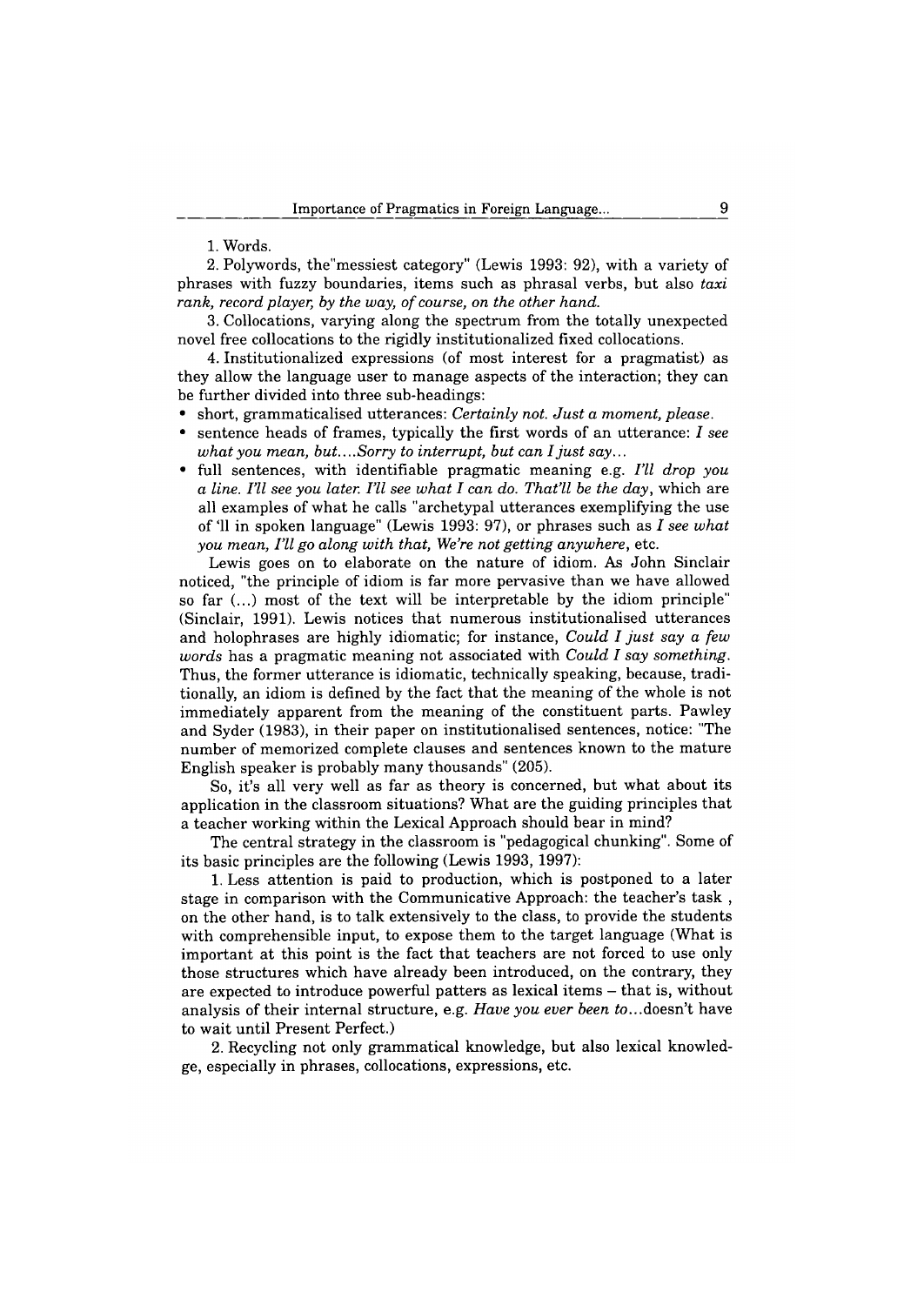3. "Noticing" and "consciousness-raising" (Willis 1996): the teacher's task is to help learners make better use of all the language which they meet; they should be trained how to notice lexical chunks, how to notice phonological or grammatical patterns, so that learners become more and more sensitive to language and aware of the way it works (because it helps convert input into intake).

4. Translation is welcome in the classroom - providing it is translation from L2 to LI and students translate not word-for-word, but chunk-forchunk, looking for equivalent expressions in the other language, especially with whole expressions whose pragmatic meaning is socially determined.

Typical lexical exercises within the Lexical Approach are the following (Lewis 1993, 1997):

1. Identifying chunks - single most fundamental strategy, the basis of lexical teaching; learners have to be weaned away from their natural word to — word assumption and introduced very early to the idea of equivalents; (as the students search for chunks, it gives the teacher an idea what they think a chunk is)  $-$  different chunks, completely fixed expressions, adjectivenoun or verb-noun collocations, phrases with verbs, etc.

2. Matching: parts of collocations, expressions, lines of stereotypic dialogues, etc.

3. Completing: make sure the gaps are partner-words from fixed collocations, or fixed expressions.

4. Categorising: because patterns are easier to memorise, learners should be asked to sort words or expressions, according to their own categories or some guidelines, for instance, according to their formality, positive or negative connotations, etc.

5. Sequencing: as fixed expressions express a recognizable pragmatic meaning and most adult learners recognize the same events without having linguistic means to react to these events, learners may be asked to put expressions or collocations in the most likely order.

6. Deleting: exercises of this kind help learners avoid over-generalisations, for example by looking for odd-man-out collocates, or deleting content words to reveal a discourse frame (such as *Could you pass the ...., please?*)

Obviously, the most interesting of all the activities are those which concentrate on fixed expressions, as they are most heavily pragmatically loaded. As far as the author is concerned, the most interesting but also the most valuable activities - and we can say that from our classroom experien $ce - are two kinds of activities: identifying chunks and discussing fixed$ expressions.

Identifying expressions is a very simple kind of activity: what is needed is a text - and a guideline. For fixed expressions the best text is a dialogue, recorded but with a tape script available, so that students can not only read the text themselves, but also hear the intonation, tone of voice, etc. The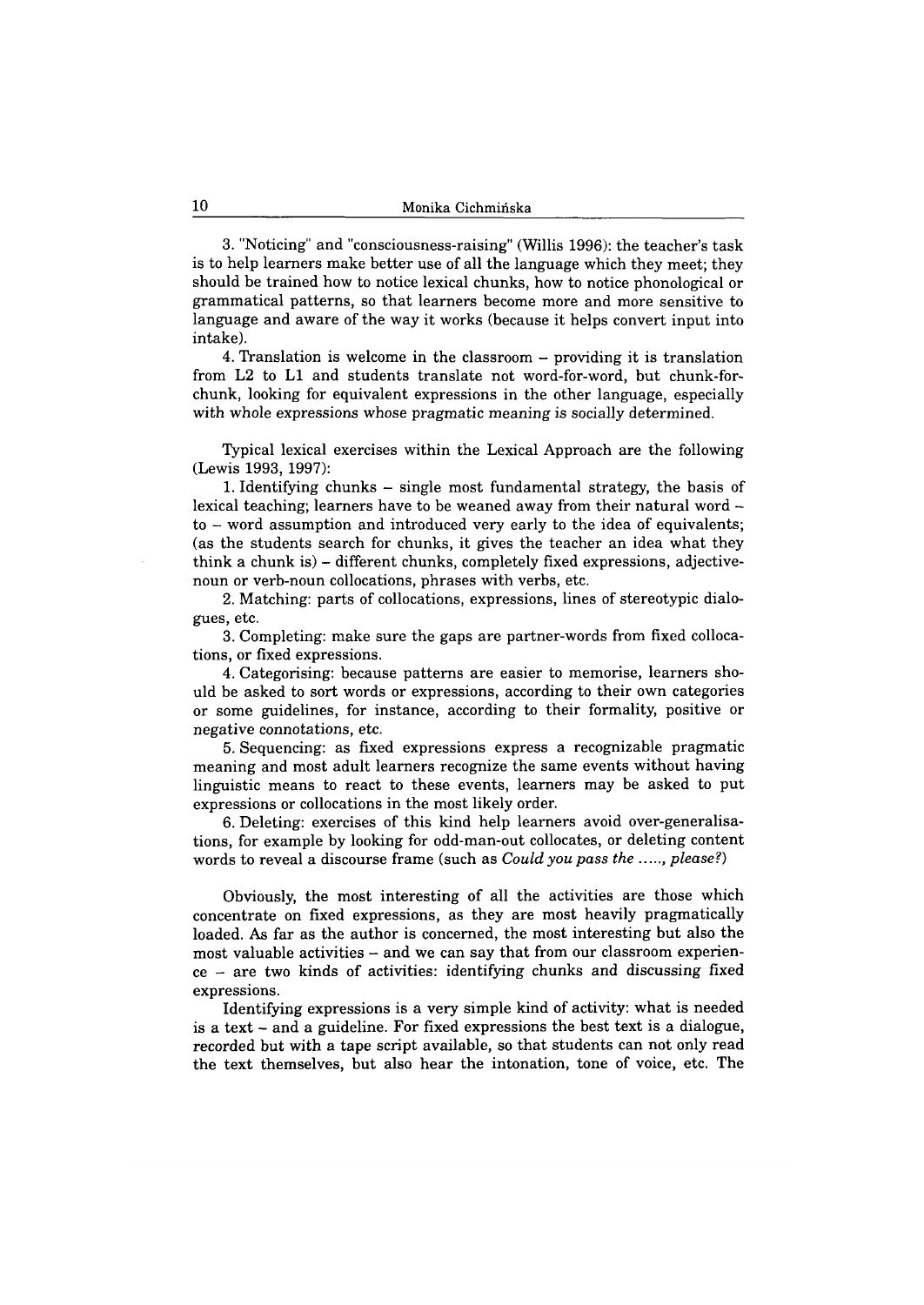following are examples of activities whose main objective is to identify expressions (adapted from Lewis 1993):

#### **1. Expressions with a keyword.**

Discuss in what situations someone might say these.

- *1.1 can't make head or tail of this.*
- *2. Two heads are better than one.*
- *3. Off the top of my head, I'd say about 200.*
- *4 .1 think we're heading for trouble.*

*5. Heads or tails?*

*6. If I were you, I'd give him* / *her his / her head.*

#### **2. Expressions with will.**

Discuss in what situations someone might say these.

*1. I'll get it.*

- *2. I'll give you a ring.*
- *3. I'll be in touch.*
- *4. I'll be back in a minute.*
- *5. You'll regret it.*
- *6. It'll take time.*
- 7. *That'll do.*
- *8. We'll see.*

#### **3. Useful fixed expressions.**

Discuss in what situations someone might say these.

- 1. *How are you?*
- *2. How's things?*
- *3. What's new with you?*
- *4. What have you been up to recently?*
- *5 .1 don't agree.*
- *6. I'm afraid I don't agree.*
- 7. *Rubbish. That's just not true.*
- *8. Yes, I suppose so, but..*

As the above activities show, they do not only highlight the pragmatic content of the expressions, but may also focus on different grammatical or lexical aspect, such as typical"archetypal" (Lewis 1993) expressions using"will" (the aim of the activity is to present the sentences from the list as full expressions and finding their functional equivalents in the native language, but it goes without saying that it focuses on a given grammar point), or expressions with keywords, such as"head".

Discussing fixed expressions is also straightforward: what we need is a clear aim in mind  $-$  what is it that we want to focus on? A grammar structure? A set of useful phrases in a given everyday situation? A particular word and phrases connected with it? Or maybe just a handful of expressions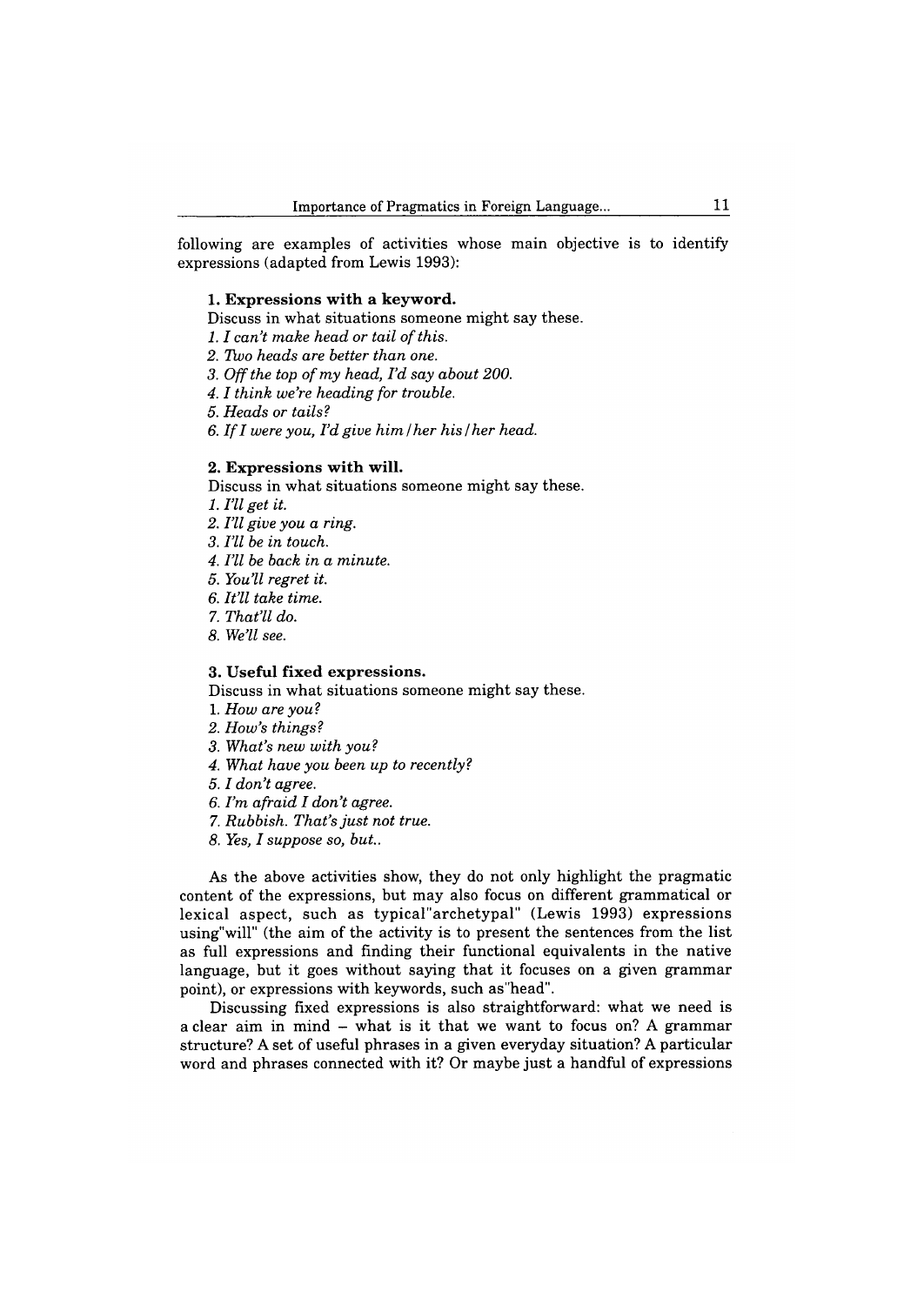without which our learners will not be able to cope? Then a list of expressions is made and a variety of instructions may be applied, such as:

#### **4. Discuss the expressions in pairs and decide:**

A/ where and when you might hear the following,

B/ what might be a suitable answer / what might have been said before that, C/ how formal it is,

D/ which expressions the students feel comfortable using themselves,

E/ which they think they will never use,

F/ why they like or dislike certain expressions.

The follow-up activities typically include using the expressions in short dialogues where the emphasis is placed on matching the expressions to real-life situations in which students are likely to find themselves in the real world.

To sum up: what is it about Lexical Approach that the author finds attractive? First of all, it is because what Lewis and his colleagues propose is so much in the spirit of what cognitive linguists have to say about the nature of language. We have always believed and tried to teach our students - whether the learners of English as a foreign language or students of linguistics  $-$  that all the divisions into grammar and vocabulary, semantics and pragmatics - divisions which are still to be seen in the majority if not all course books of English - are artificial, that they are only different aspects of one language. Secondly, we believe that the primary function of a teacher of English is to teach how to communicate and the teacher is successful only when his learners go out in the world and they are able to cope on their own, without resorting to dictionaries, mini-dialogues, interpreters and their own hands. And without pragmatics in the classroom - this is virtually impossible.

Thus, we are convinced that in the classroom where a foreign language is taught - be it English, Polish or any other foreign language - there must be time and place for pragmatics. Furthermore, we believe that the Lexical Approach, though not fully developed into an approach, offers an alternative to those teachers who believe in the necessity of incorporating pragmatics into their teaching practice.

#### **Bibliography**

**Becker J. (1975). "The phrasal lexicon". In B. Nash -Webber and R. Schank (eds.)** *Theoretical Issues in Natural Language Processing 1.* **Cambridge, Mass.: Bolt, Beranek, and Newman.**

**Chomsky N. (1965).** *Aspects of the Theory of Syntax.* **MIT Press, Cambridge, Mass.**

**Fillmore C. (1984). "Remarks on contrastive pragmatics. In J.Fisiak (ed.)** *Contrastive Linguistics. Prospects and Problems.* **Berlin/New York/Amsterdam, p. 119-141.**

**Gasser M. (1990). "Connectionism and universals of second language acquisition".** *Studies in Second Language Acquisition* **12: 179-99.**